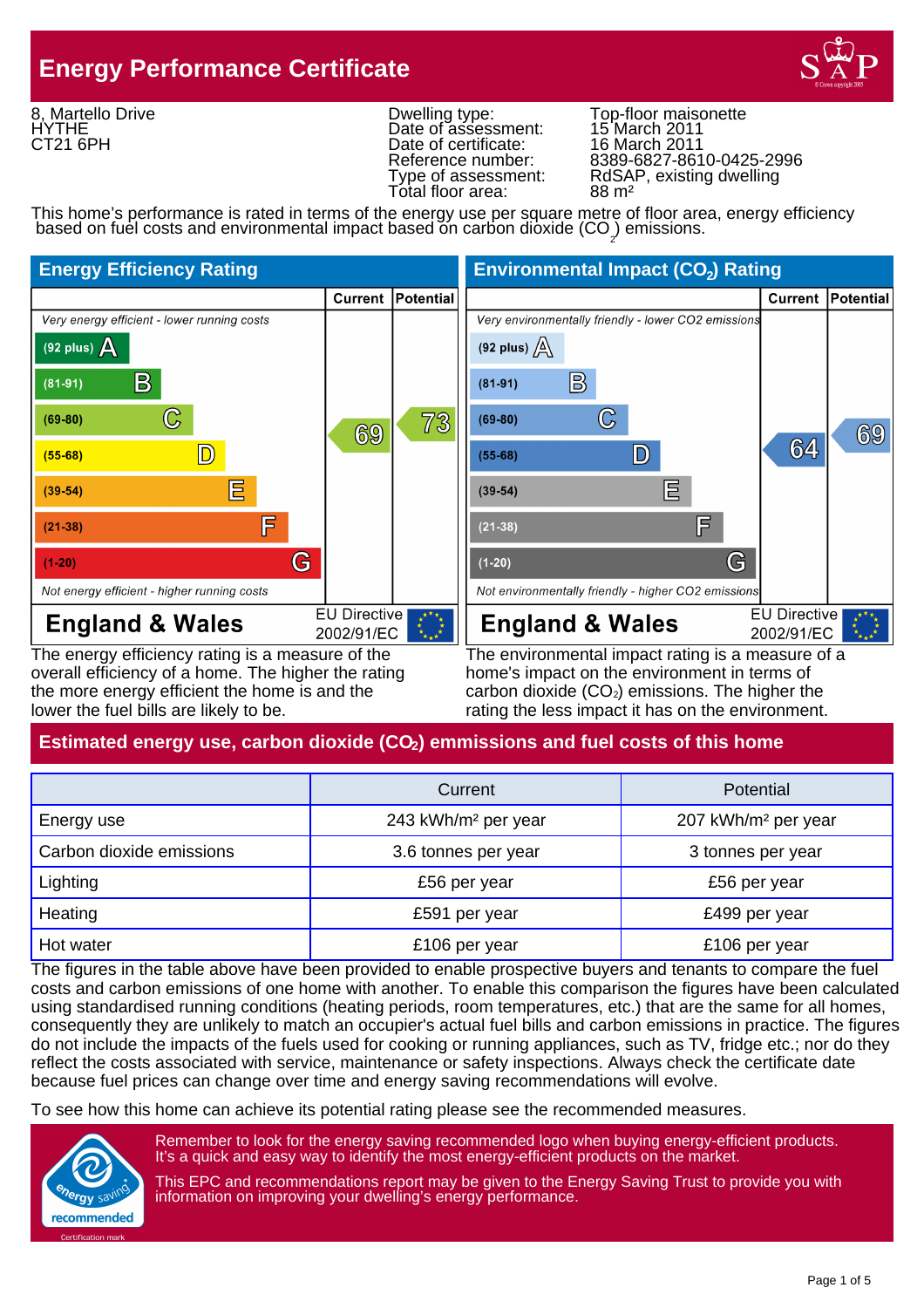#### **About this document**

The Energy Performance Certificate for this dwelling was produced following an energy assessment undertaken by a qualified assessor, accredited by Stroma Certification, to a scheme authorised by the Government. This certificate was produced using the RdSAP 2005 assessment methodology and has been produced under the Energy Performance of Buildings (Certificates and Inspections) (England and Wales) Regulations 2007 as amended. A copy of the certificate has been lodged on a national register.

| STRO001856<br><b>Gary Cameron</b><br>Energy Assessments (South East) Ltd |
|--------------------------------------------------------------------------|
| 33 Bouverie Square, FOLKESTONE, CT20 1BA                                 |
| 01303 248 179                                                            |
| 0000                                                                     |
| info@energyassessments-se.co.uk                                          |
| No related party                                                         |
|                                                                          |

#### **If you have a complaint or wish to confirm that the certificate is genuine**

Details of the assessor and the relevant accreditation scheme are as above. You can get contact details of the accreditation scheme from their website at www.stroma.com together with details of their procedures for confirming authenticity of a certificate and for making a complaint.

#### **About the building's performance ratings**

The ratings on the certificate provide a measure of the building's overall energy efficiency and its environmental impact, calculated in accordance with a national methodology that takes into account factors such as insulation, heating and hot water systems, ventilation and fuels used. The average Energy Efficiency Rating for a dwelling in England and Wales is band E (rating 46).

Not all buildings are used in the same way, so energy ratings use 'standard occupancy' assumptions which may be different from the specific way you use your home. Different methods of calculation are used for homes and for other buildings. Details can be found at www.communities.gov.uk/epbd.

Buildings that are more energy efficient use less energy, save money and help protect the environment. A building with a rating of 100 would cost almost nothing to heat and light and would cause almost no carbon emissions. The potential ratings on the certificate describe how close this building could get to 100 if all the cost effective recommended improvements were implemented.

# **About the impact of buildings on the environment**

One of the biggest contributors to global warming is carbon dioxide. The way we use energy in buildings causes emissions of carbon. The energy we use for heating, lighting and power in homes produces over a quarter of the UK's carbon dioxide emissions and other buildings produce a further one-sixth.

The average household causes about 6 tonnes of carbon dioxide every year. Adopting the recommendations in this report can reduce emissions and protect the environment. You could reduce emissions even more by switching to renewable energy sources. In addition there are many simple everyday measures that will save money, improve comfort and reduce the impact on the environment. Some examples are given at the end of this report.



#### **Click www.epcadviser.direct.gov.ukour online tool which uses information from this EPC to show you how to save money on your fuel bills.**

Further information about Energy Performance Certificates can be found under Frequently Asked Questions at www.epcregister.com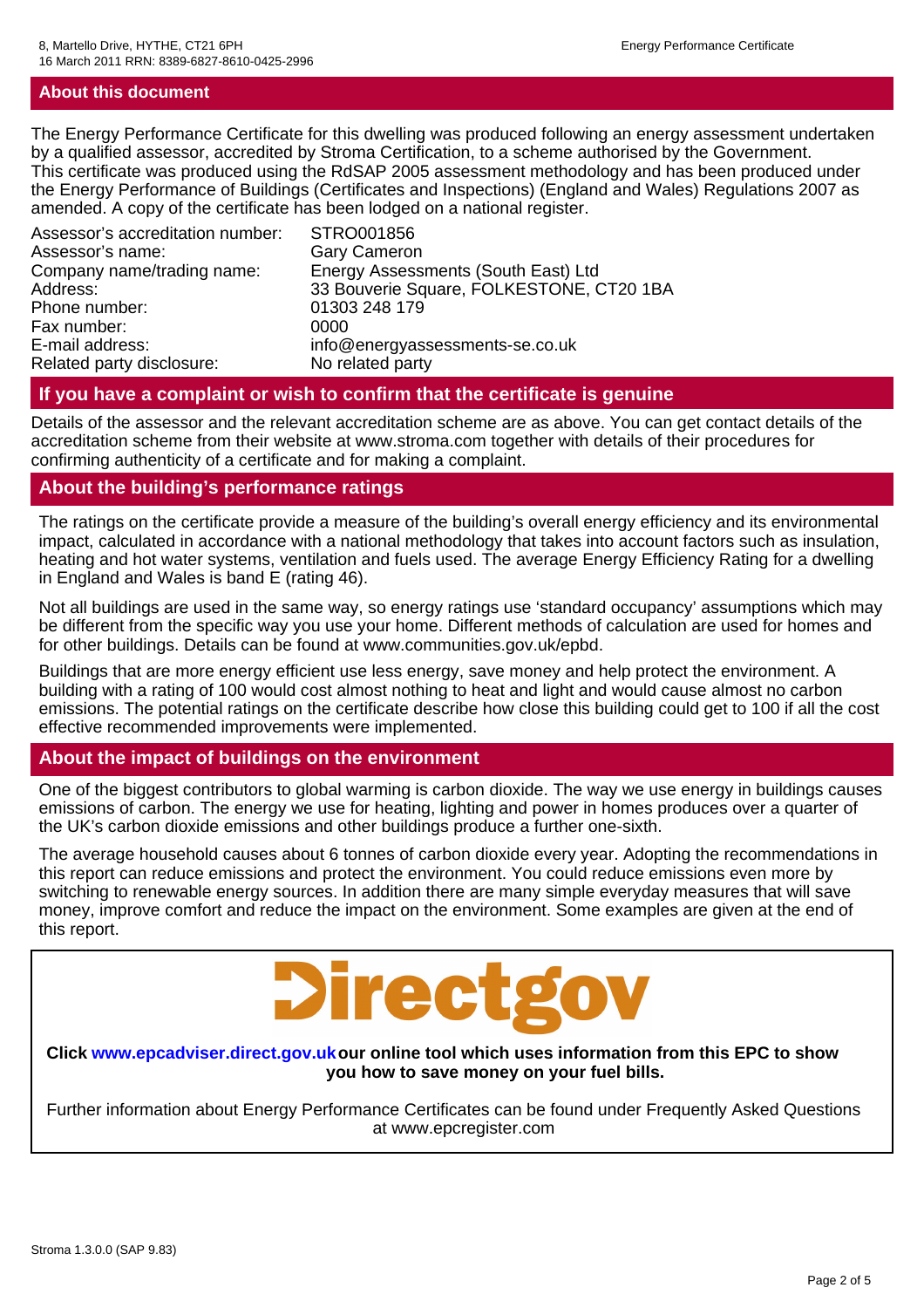# **Recommended measures to improve this home's energy performance**

8, Martello Drive HYTHE CT21 6PH

Date of certificate: Reference number:

16 March 2011 8389-6827-8610-0425-2996

#### **Summary of this home's energy performance related features**

The table below gives an assessment of the key individual elements that have an impact on this home's energy and environmental performance. Each element is assessed by the national calculation methodology against the following scale: Very poor / Poor / Average / Good / Very good. The assessment does not take into consideration the physical condition of any element. 'Assumed' means that the insulation could not be inspected and an assumption has been made in the methodology based on age and type of construction.

| Element                                 | Description                                                                                               | <b>Current Performance</b> |                 |
|-----------------------------------------|-----------------------------------------------------------------------------------------------------------|----------------------------|-----------------|
|                                         |                                                                                                           | <b>Energy efficiency</b>   |                 |
| Walls                                   | Cavity wall, as built, no insulation (assumed)<br>Timber frame, as built, partial insulation<br>(assumed) | Poor<br>Average            | Poor<br>Average |
| Roof                                    | Flat, limited insulation                                                                                  | Poor                       | Poor            |
| Floor                                   | (other premises below)                                                                                    |                            |                 |
| Windows                                 | Fully double glazed                                                                                       | Good                       | Good            |
| Main heating                            | Boiler and radiators, mains gas                                                                           | Very good                  | Very good       |
| Main heating controls                   | Programmer and room thermostat                                                                            | Average                    | Average         |
| <b>Secondary Heating</b>                | None                                                                                                      |                            |                 |
| Hot water                               | From main system                                                                                          | Very good                  | Very good       |
| Lighting                                | Low energy lighting in 88% of fixed outlets                                                               | Very good                  | Very good       |
| <b>Current energy efficiency rating</b> |                                                                                                           | C <sub>69</sub>            |                 |

**Current environmental impact (CO<sub>2</sub>) rating <b>2 2 2 2 D 2 D 64** 

#### **Low and zero carbon energy sources**

None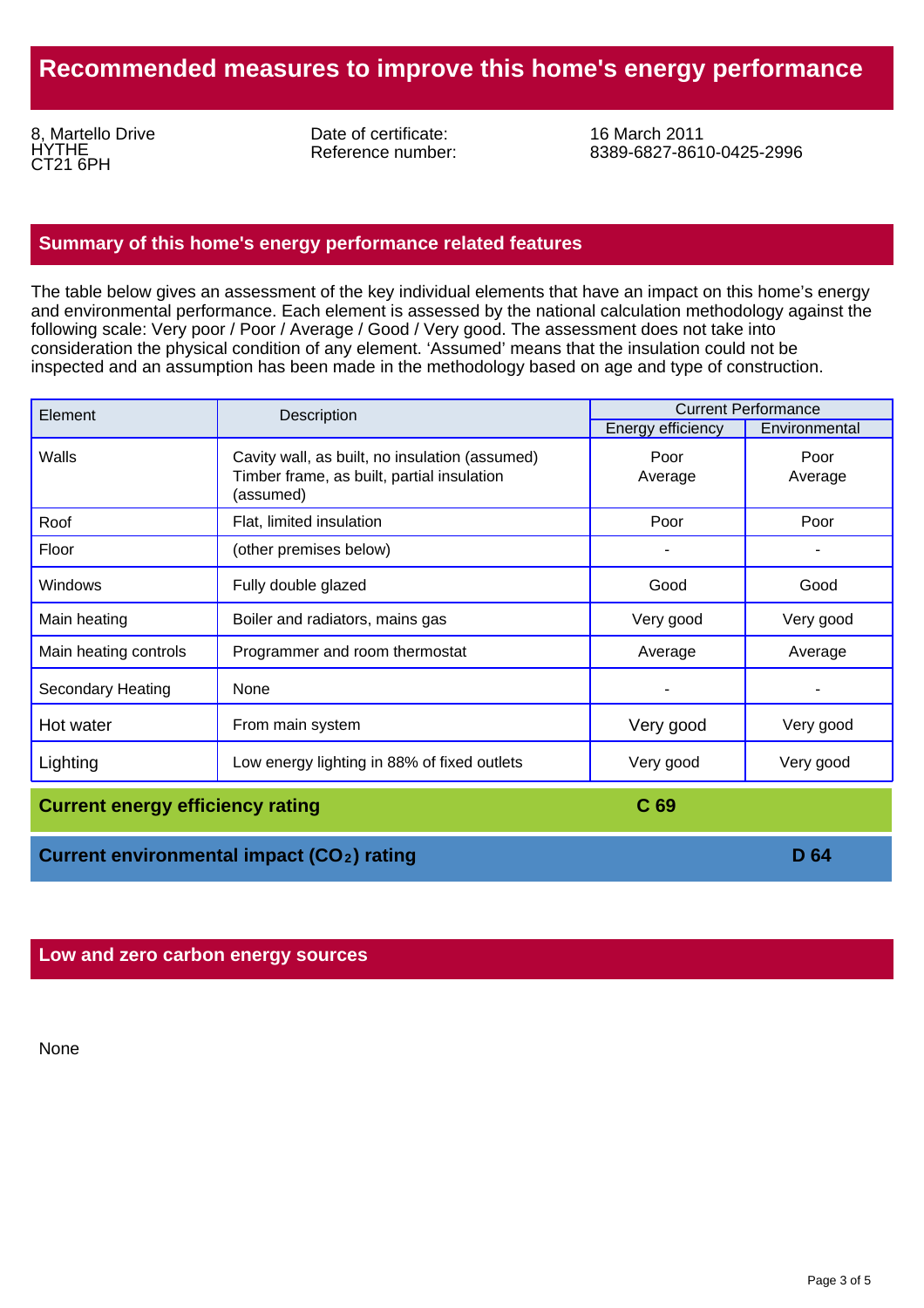#### **Recommendations**

The measures below are cost effective. The performance ratings after improvement listed below are cumulative, that is they assume the improvements have been installed in the order that they appear in the table. However you should check the conditions in any covenants, warranties or sale contracts, and whether any legal permissions are required such as a building warrant, planning consent or listed building restrictions.

| Lower cost measures (up to £500)                         | <b>Typical savings</b><br>per year | Performance ratings after improvement |                      |  |
|----------------------------------------------------------|------------------------------------|---------------------------------------|----------------------|--|
|                                                          |                                    | Energy efficiency                     | Environmental impact |  |
| Cavity wall insulation                                   | £68                                | C 72                                  | D 68                 |  |
| 2 Upgrade heating controls                               | £24                                | C 73                                  | C 69                 |  |
| Total                                                    | £92                                |                                       |                      |  |
| <b>Potential energy efficiency rating</b>                | C <sub>73</sub>                    |                                       |                      |  |
| Potential environmental impact (CO <sub>2</sub> ) rating |                                    | C <sub>69</sub>                       |                      |  |

#### **Further measures to achieve even higher standards**

None

Improvements to the energy efficiency and environmental impact ratings will usually be in step with each other. However, they can sometimes diverge because reduced energy costs are not always accompanied by reduced carbon dioxide  $(CO<sub>2</sub>)$  emissions.